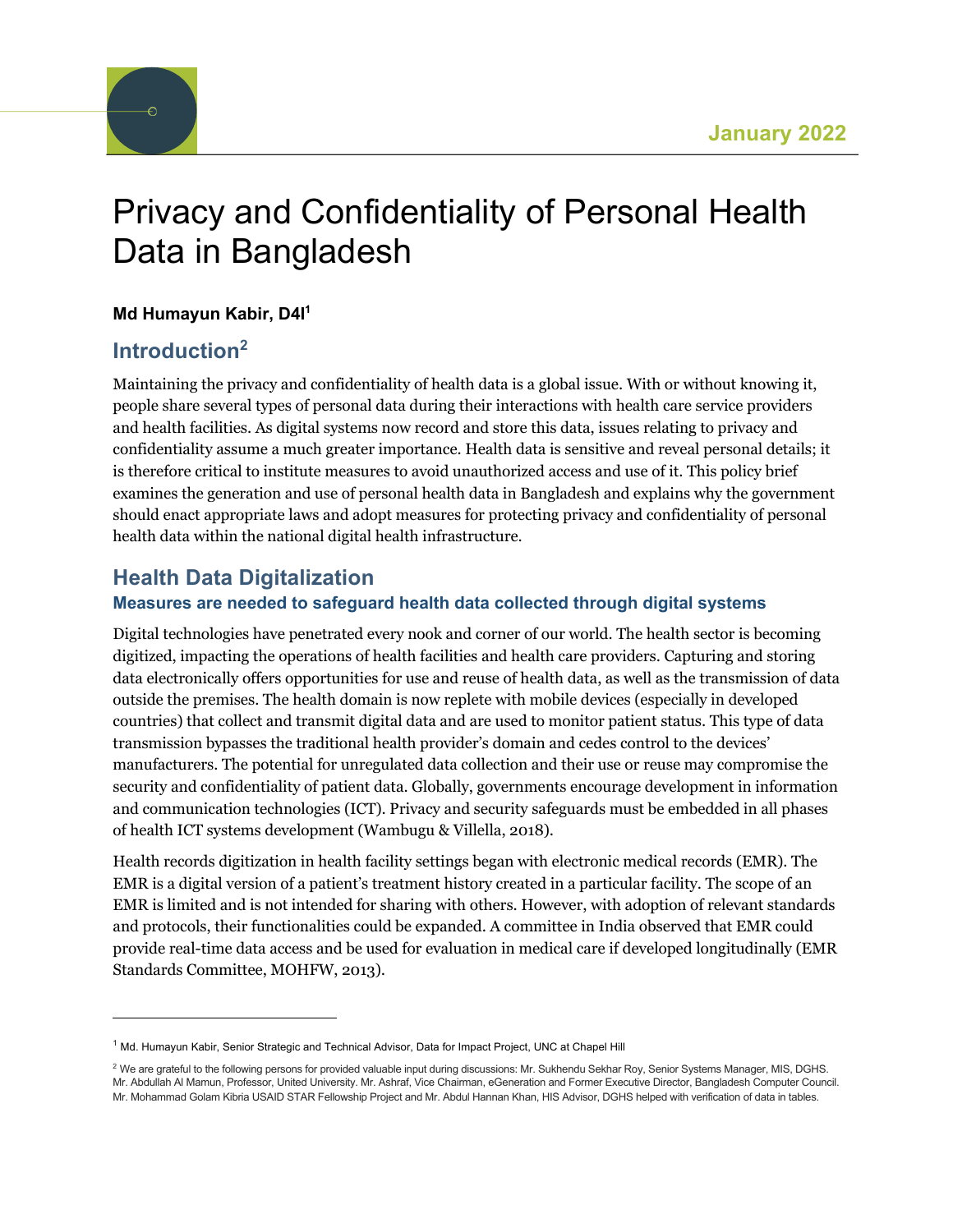Electronic Health Record (EHR) records a person's healthcare encounters over his/her lifespan. These records generally contain treatment history, diagnostic reports, and laboratory images. They are accessible through computer networks from different locations. Approved standards for medical vocabulary, clinical content and communication standards ensure interoperability for sharing data within a Health Information Exchange (HIE). The implementation of EHR systems in a facility is a complex undertaking and needs to be implemented with great care, with attention given to context, content, process issues, and the interactions between these. Challenges in handling the complexity of medical data, data entry problems, security, and confidentiality concerns can arise (Boonstra et al., 2014). Digital systems come with risks (i.e., ensuring security and confidentiality of personal health data), but anticipated positive effects on the performance of health system outweigh such risks.

#### **Privacy and Confidentiality**

#### **Data privacy is rights-based, and data and system security must protect it**

The COVID-19 pandemic that continues to ravage the world has brought privacy issues into the forefront. Countries moved swiftly to repurpose mobile phone records to monitor the spread of the virus, yet at the same time they have struggled to balance privacy and information misuse concerns. Safeguards are required for personal data within a rights-based approach with individual protection (World Bank, 2021).

Health data elements that can identify a patient are considered personal health information (PHI). Health systems, while needing to continue to use PHI for treating patients or other system-related functions, should also ensure privacy, security, and confidentiality. The United States Health Insurance Portability and Accountancy Act (HIPAA), enacted in 1996, has been instrumental in establishing safety criteria around such elements in the health domain. HIPAA defines individually identifiable health information as "Any information, including demographic information collected from an individual, that is created or received by a health care provider, health plan, employer, or health care clearing house; and relates to the past, present, or future physical or mental health or condition of an individual, the provision of health care to an individual, or the past, including payment for the provision of health care to an individual." It also includes those having a reasonable basis to believe that the information can identify the individual (USA, 1996). Wrongful disclosure of individually identifiable health information is considered an offense punishable by both financial penalties and jail terms.

IT systems are vulnerable to several types of threats that arise from user behavior, lack of security arrangements, and malicious attempts to break into the system. Data could be breached at different stages whether at rest, during transmission, or at a transfer site. Privacy of health data recognizes people's rights to control access to their personal health information. Ensuring privacy requires security, protection measures, and tools to safeguard health information and health information systems from unauthorized access or modification of information while maintaining access for authorized users. As such, data security and system security are intertwined. Data security measures are intended for safeguarding data and computer programs from undesired occurrences and exposures. System security covers safeguards associated with hardware, software, personnel, and enterprise-wide institutional policies. Confidentiality has been defined as either a tool to protect privacy or an act limiting disclosure of private matters (Kumar & Wambugu, 2015). Issues of privacy resulted in expansion of EHR into Personal Health Records (PHR).3 PHR is based upon the recognition of data ownership by the patient.

<sup>&</sup>lt;sup>3</sup> PHR was proposed in 2006 and defined as an International Organization for Standardization (ISO) standard (ISO/TR 14292).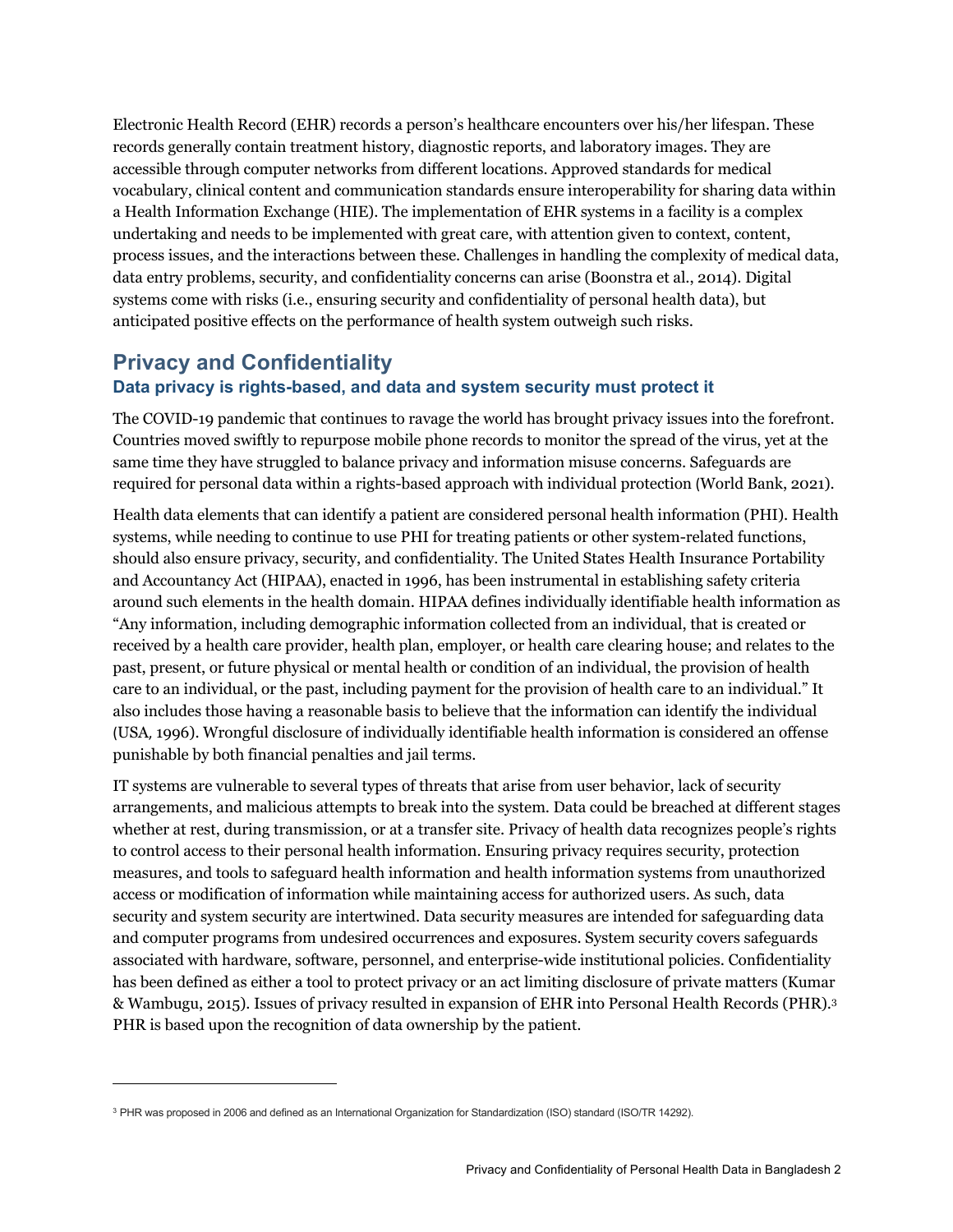# **Personal Data Collection in Bangladesh's Health Sector Numerous systems in the private and public sectors collect personal health information**

The Government of Bangladesh has a Digital Bangladesh vision. This vision includes ensuring delivery of government services to all citizens through the use of technology with the goal of improving the lives of Bangladeshi people. The Ministry of Health and Family Welfare (MOHFW) and organizations under its purview carry this vision forward. The Directorate General of Health Services (DGHS) operates service delivery networks through a combination of primary, secondary, and tertiary hospitals, including specialized hospitals. The Directorate General of Family Planning (DGFP) also operates first-line facilities along with Mother and Childcare Welfare Centers (MCWCs) across the country. The MOHFW takes on the responsibility of primary health care in rural areas, but in urban areas it is vested in local government institutions. The private sector is a major player in the provision of health care both in urban and rural areas. The number of facilities and hospital beds under the private sector are greater than those under the public sector. Therefore, digital health systems across both sectors should be treated similarly for PHI.

The 2018 Bangladesh National ICT Policy calls for connecting all private and NGO providers to highspeed networks and to frame laws, if necessary, to facilitate digital health service delivery. It promotes the creation of portable EHR with appropriate laws. A digital enterprise structure for health in conformity with the National e-governance Architecture is also suggested (তথ্য ও যোগাযোগ প্ৰযুক্তি বিভাগ, 2018). The implementation status, however, is not known. The MOHFW pursues a sector wide approach and the MIS Operational Plan (OP) of the DGHS is responsible for introducing EHRs, called Shared Health Records (SHR). SHR is intended for generating unique health identity numbers for EHR to connect with medical records. However, concerted efforts are not noticeable. A standards document remains as an incomplete and outdated draft (DGHS, 2012). However, DGHS is utilizing standard open-source hospital management software—like OpenMRS— which have many standards built-in. There is a geo-location registry that could be used to identify facilities, both government and licensed private, but data integrity of that is questionable. The Digital Health Strategy remains unapproved.

A recent D4I review of digital tools in use by the MOHFW demonstrated that different organizations under the MOHFW are using 114 tools (Md. Humayun Kabir & Mohammad Golam Kibria, 2021). Thirtysix of these systems collect personal data and five tools provide authenticated users access to personal data through web-based interfaces (see Table 2, Appendix A). While public sector data reside in country databases, the private sector uses international Data Centers4 with cross-boundary implications.

#### **Other Countries' Experience with Health Data Looking to other countries, especially India, as leaders in the field**

HIPAA established benchmarks in healthcare information security that spurred many countries to develop their own regulations. Proximity and other similar characteristics, suggest it would be worthwhile to look at the South Asia region, and especially the Indian experience, in terms of setting standards, proposing laws for protection of privacy and confidentiality of health data, as well as creation of appropriate institutions, as explained in Table 1:

<sup>&</sup>lt;sup>4</sup> There is also concern for security of some data centers under the private sector. However, the government has established a national data center (categorized as Tier 4) capable of meeting government requirement and more.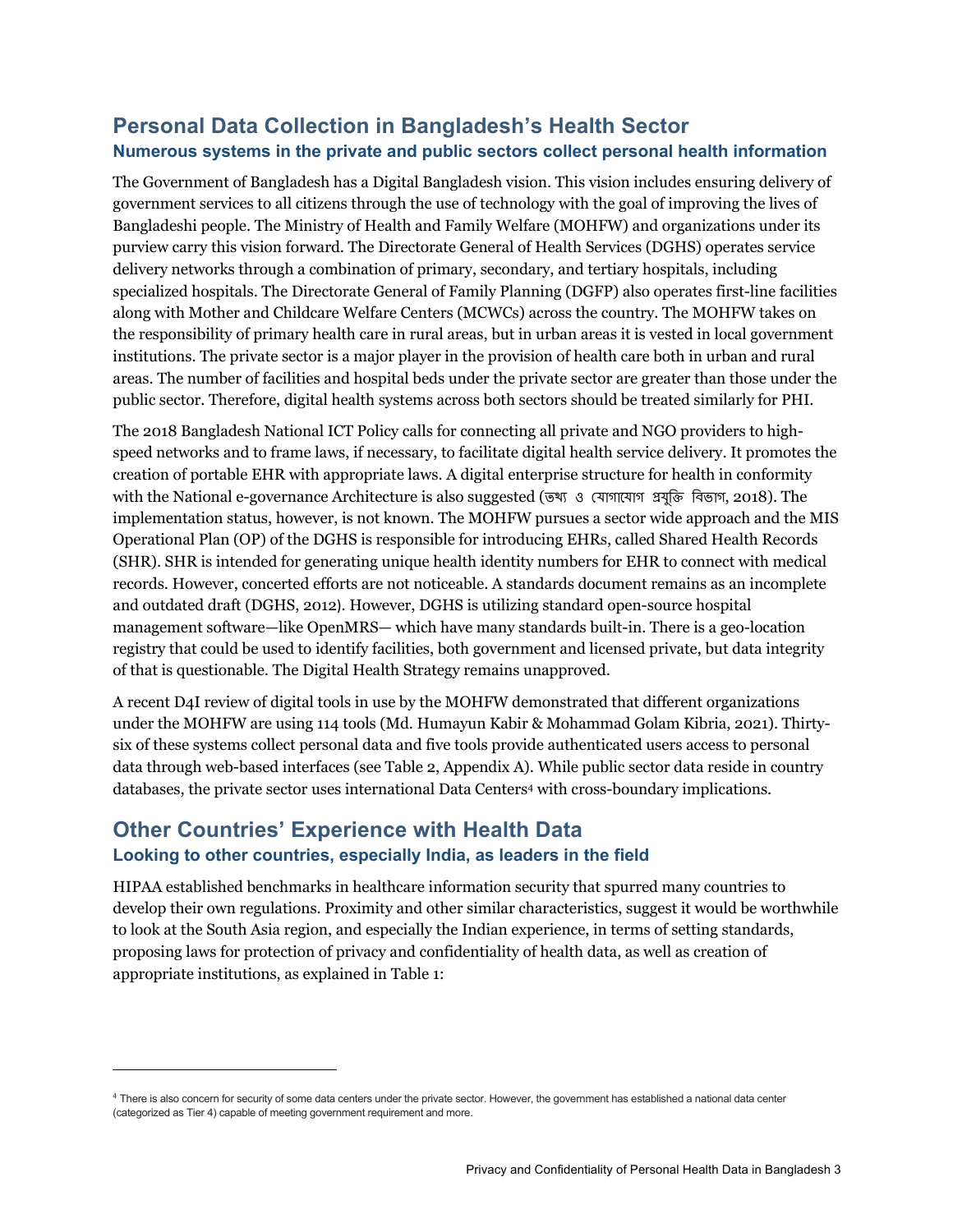| <b>Law/Guidelines</b>                                                                                                                               | Coverage                                                                                                                                                                                                                                                                                                                                                                                                                                                                                                                                                                                                                                                                                                                                                                                                                             | Year                     |
|-----------------------------------------------------------------------------------------------------------------------------------------------------|--------------------------------------------------------------------------------------------------------------------------------------------------------------------------------------------------------------------------------------------------------------------------------------------------------------------------------------------------------------------------------------------------------------------------------------------------------------------------------------------------------------------------------------------------------------------------------------------------------------------------------------------------------------------------------------------------------------------------------------------------------------------------------------------------------------------------------------|--------------------------|
| The Information Technology<br>(Reasonable Security<br>Practices and Procedures and<br>Sensitive Personal Data or<br>Information) Rules <sup>5</sup> | This rule, framed under the 2000 Information Technology Act, defines sensitive<br>personal data or information (SPDI), that includes among others, "physiological<br>and mental health conditions, sexual orientation, medical records and history."                                                                                                                                                                                                                                                                                                                                                                                                                                                                                                                                                                                 | 2011                     |
| <b>Electronic Health Record</b><br>Standards for India <sup>6</sup>                                                                                 | Pre-defined standards for information capture, storage, retrieval, exchange,<br>and analytics including images, clinical codes, and data                                                                                                                                                                                                                                                                                                                                                                                                                                                                                                                                                                                                                                                                                             | 2013, revised<br>in 2016 |
| Digital Information Security in<br>Healthcare Act (DISHA) (Draft<br>circulated in 2018; not yet<br>passed by Parliament <sup>7</sup> )              | Act aimed at the "establishment of National and State eHealth Authorities and<br>Health Information Exchanges to standardize and regulate the processes<br>related to collection, storing, transmission, and use of digital health data and to<br>ensure reliability, data privacy, confidentiality and security of digital health<br>data." Digital health data defined as an individual's electronic record of health-<br>related information.                                                                                                                                                                                                                                                                                                                                                                                     | Yet to be<br>enacted     |
| National Digital Health<br>Blueprint <sup>8</sup>                                                                                                   | The MOHFW proposed a National Health Stack within the National Digital<br>Heath Blueprint. It details how to establish a comprehensive, nationwide<br>integrated Digital Health ecosystem allowing interoperability of digital health<br>systems at the patient, hospital, and ancillary healthcare provider level.<br>Approval was given by the National Health Authority (NHA), a newly created<br>organization charged with implementing the National Digital Health Mission.<br>This organization is also responsible for India's flagship public health<br>insurance/assurance project, Ayushman Bharat Pradhan Mantri Jan Arogya<br>Yojana (AB-PMJAY).                                                                                                                                                                         | 2019                     |
| National Digital Health<br>Mission <sup>9</sup>                                                                                                     | Mission to create a national digital health ecosystem that supports universal<br>health coverage in an efficient, accessible, inclusive, affordable, timely, and<br>safe manner that provides a wide range of data, information, and infrastructure<br>services. Duly leverages open, interoperable, standards based digital systems<br>and ensures security, confidentiality, and privacy of health-related personal<br>information. NHA is responsible for its implementation. It distinguishes<br>between personal and non-personal data. The MOHFW also formulated a<br>Health Data Management Policy as a guidance document across the National<br>Digital Health Ecosystem (NDHE), setting minimum standards for data privacy<br>protection to ensure compliance with relevant and applicable laws, rules, and<br>regulations. | 2020                     |
| National electronic Health<br>Authority (NeHA)                                                                                                      | The NeHA was proposed as a promotional, regulatory, and standards-setting<br>organization. NeHA., if created, would act as the statutory body to promote and<br>adopt eHealth standards and storage and exchange of EHR records.                                                                                                                                                                                                                                                                                                                                                                                                                                                                                                                                                                                                     | Proposed                 |

**Table 1. India's Privacy Protection, Digital Healthcare Regulations, and Other Activities**

The issue of privacy and confidentiality of PHI has been debated within India and its citizens seek directives from the superior courts. A case in the state of Kerala concerning the sharing of data with third parties and protecting data of COVID-19 positive patients, the Kerala High Court, on April 24, 2020, directed the state government to anonymize the data before sharing it with a third party (in this particular case, a U.S. company).10 The Court also directed the state government to apprise and receive explicit consent from citizens to maintain confidentiality if data may be accessed by third parties.

<sup>5&</sup>lt;br>https://www.indiacode.nic.in/ViewFileUploaded?path=AC\_CEN\_45\_76\_00001\_200021\_1517807324077/rulesindividualfile/&file=GSR313E\_10511(1)\_0.pdf <sup>6</sup> Based on the recommendation of the EMR Standards Committee formed by Ministry of Health and Family Welfare in 2011. Report available here: https://main.mohfw.gov.in/sites/default/files/24539108839988920051EHR%20Standards-v5%20Apr%202013.pdf. Standard v.2 at: https://main.mohfw.gov.in/sites/default/files/17739294021483341357.pdf. Also see: https://www.nrces.in

<sup>&</sup>lt;sup>7</sup> Available at: https://www.nhp.gov.in/NHPfiles/R\_4179\_1521627488625\_0.pdf

<sup>8</sup> https://main.mohfw.gov.in/sites/default/files/Final%20Report%20-%20Lite%20Version.pdf

<sup>9</sup> https://nha.gov.in/assets/uploads/NDHM\_Strategy\_Overview.pdf

<sup>10</sup> https://www.mondaq.com/india/operational-impacts-and-strategy/941244/kerala-high-court-issues-guidelines-to-anonymize-data-collectedby-the-state-with-respect-to-covid-19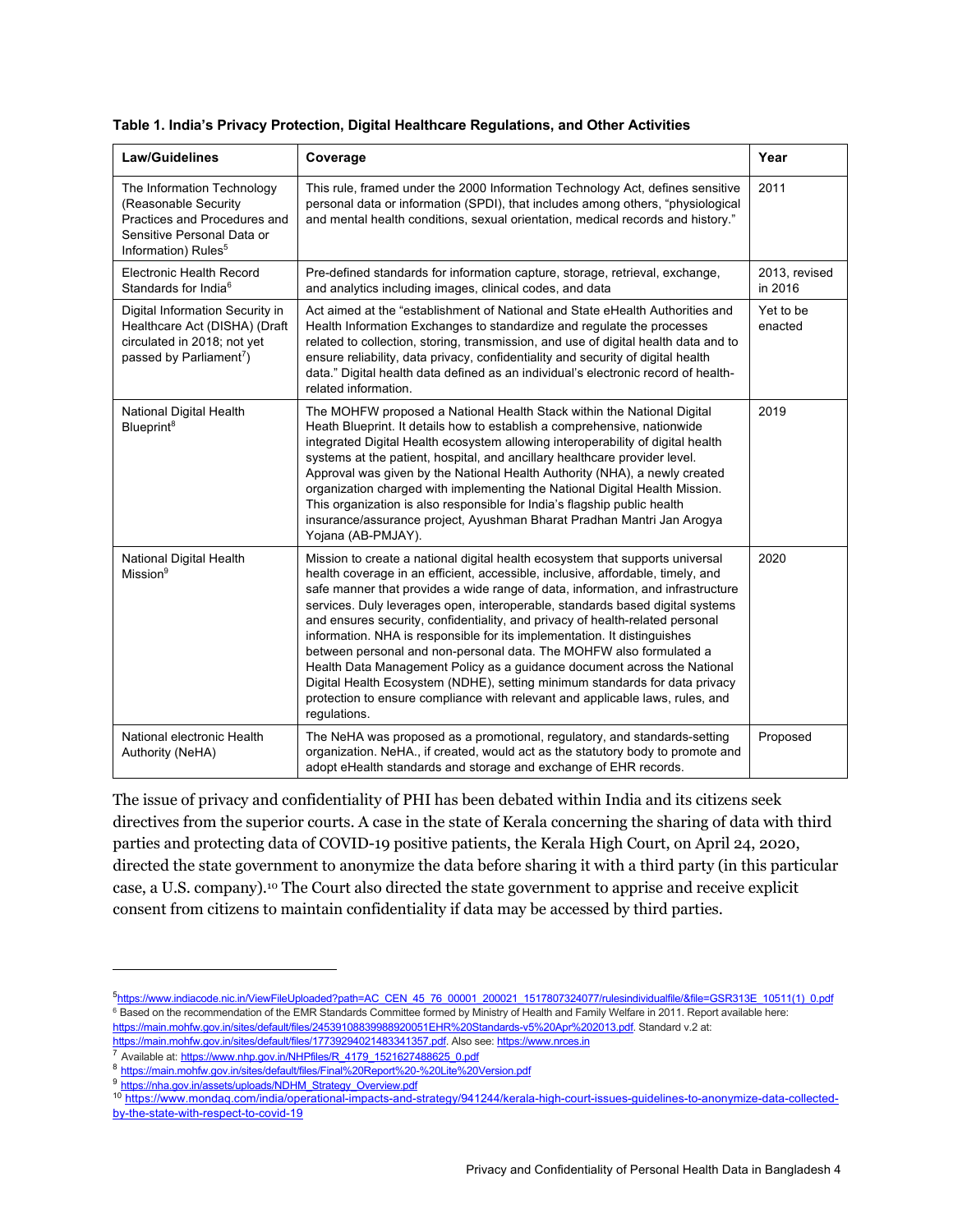#### **Findings/Observations Bangladesh Needs a Specific Law for Personal Health Data Protection**

Currently, no specific law exists to protect health data in Bangladesh. An in-progress Digital Health Strategy draft includes the following in its objectives: "the guarantee of patient information rights, integrity, privacy, security, confidentiality, and anonymity in line with emerging public health access needs. Privacy and security of personal health information stored in shared electronic health records and personal health records at entity level will be ensured both in storage and transmission" (MOHFW, Government of Bangladesh, 2021).

Nor is there a law for the protection of personal data or privacy. In countries where health data laws are absent, ICT-related laws provide some guidance. The Bangladesh Digital Security Act (DSA 2018) is intended to ensure cyber security. The DSA 2018 makes provisions for punishment for collecting, using identity information without permission<sup>11</sup> (Government of Bangladesh, 2019). A draft of a new privacy law was shared on a government website for a limited time seeking public opinion. It is not yet known whether it will cover health data and if so, how.

Sharing health data relies upon the consent of the owner (individual) and the controllers or organizations that have legal responsibilities for ensuring its privacy. All stakeholders such as service providers, body corporates, and other users need to ensure the privacy of data with the express provision of consent and anonymization if/when case data is shared with third parties (Farn et al., 2007).

Many countries have created or plan to create separate entities for managing eHealth infrastructure and EHR. The existing organizations under the MOHFW lack core competencies in managing digital health initiatives. Creating a separate organization under the MOHFW for managing eHealth infrastructure is a critical next step.

### **Recommendations**

The following recommendations are based on the information presented herein:

- a) Bangladesh needs dedicated data protection laws for health, highlighting privacy, and confidentiality of personal health data.
- b) The MOHFW should take a holistic approach and address health data through standards setting, interoperability frameworks, and a health information exchange covering public and private sector facilities, providers, and other stakeholders.
- c) Bangladesh should create a competent organization backed by appropriate legislation to manage its eHealth infrastructure.

<sup>&</sup>lt;sup>11</sup> The law defines "Identity Information" as "any external, biological or physical information or any other information which singly or jointly can identify a person or a system, his/her name, address, date of birth, mother's name, father's name, signature, national identity, birth and death registration number, finger print, passport number, bank account number, driver's license, E-TIN number, electronic or digital signature, username, credit or debit card number, voice print, retina image, iris image, DNA profile, security-related questions or any other identification which due to the excellence of technology is easily available."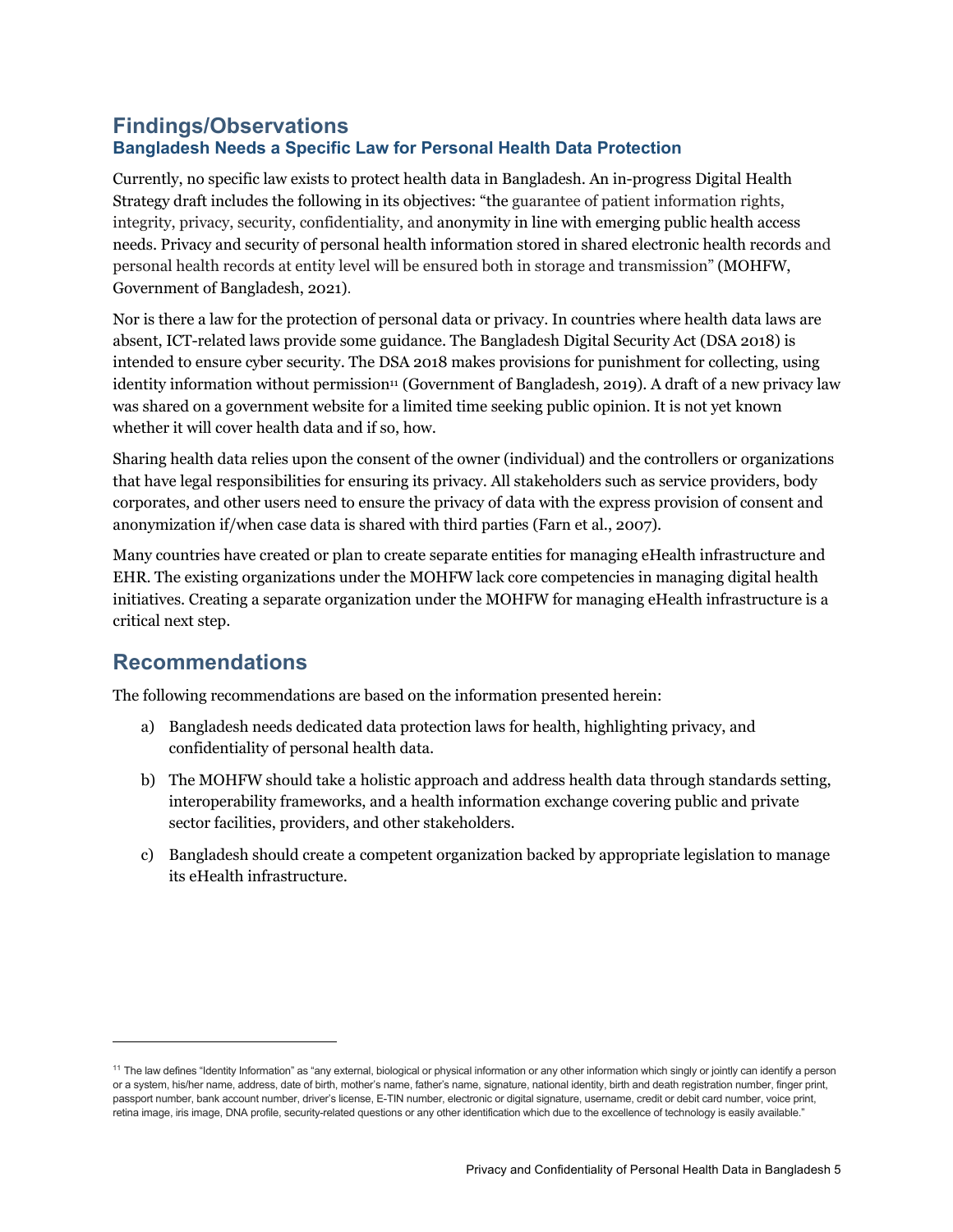# **References**

Boonstra, A., Versluis, A., & Vos, J. F. (2014). Implementing electronic health records in hospitals: A systematic literature review. *BMC Health Services Research*, *14*(1), 370.

DGHS. (2012). Health Informatics Standards and Data Structure for Bangladesh. http://dghs.gov.bd/images/docs/eHealth/Standards\_and\_interoperability\_document\_final\_5.01.14.pdf

EMR Standards Committee, MOHFW. (2013). Recommendations On Electronic Medical Records Standards in India.

https://main.mohfw.gov.in/sites/default/files/24539108839988920051EHR%20Standardsv5%20Apr%202013.pdf

Farn, K.-J., Hwang, J.-M., & Lin, S.-K. (2007). Study on Applying ISO/DIS 27799 to Healthcare Industry's ISMS. Proceedings of the 6th Conference on WSEAS International Conference on Applied Computer Science. 4(8), 15.

Government of Bangladesh. (2019). The Authentic English Text of the Digital Security Act, 2018.pdf. Legislative and Parliamentary Affairs Division.

https://ictd.gov.bd/sites/default/files/files/ictd.portal.gov.bd/law/e883dda8\_4ee4\_4f4f\_89f2\_3d50685 ebd3f/The%20Authentic%20English%20Text%20of%20the%20DIGITAL%20SECURITY%20ACT,%202 018.pdf

Kumar, M., & Wambugu, S. (2015). A Primer on the Privacy, Security, and Confidentiality of Electronic Health Record*s* (p. 13). MEASURE Evaluation.

https://www.measureevaluation.org/resources/publications/sr-15-128-en/at\_download/document

Md. Humayun Kabir & Mohammad Golam Kibria. (2021). HIS Mapping: An Inventory of Digital Tools in Use by the Ministry of Health and Family Welfare in Bangladesh [Policy Brief]. Data for Impact (D4I) Project, UNC at Chapel Hill. https://www.data4impactproject.org/publications/his-mapping-aninventory-of-digital-tools-in-use-by-the-ministry-of-health-and-family-welfare-in-bangladesh/

MOHFW, Government of Bangladesh. (2021). Digital Health Strategy (Draft).

Shahzeb Mahmood. (September 13, 2021). Bangladesh's new data protection act: Brittle shield or blunt sword? *The Daily Star*. https://www.thedailystar.net/views/in-focus/news/bangladeshs-new-dataprotection-act-brittle-shield-or-blunt-sword-2174371

USA. (1996). Health Insurance Portability and Accountability Act. https://www.govinfo.gov/content/pkg/PLAW-104publ191/pdf/PLAW-104publ191.pdf

Wambugu, S., & Villella, C. (2018). *mHealth for Health Information Systems in Low- and Middle-Income Countries: Challenges and Opportunities in Data Quality, Privacy, and Security* (p. 20).

World Bank. (2021). World Development Report 2021: Data for better lives. https://openknowledge.worldbank.org/bitstream/handle/10986/35218/9781464816000.pdf

তথ্য ও যোগাযোগ প্ৰযুক্তি বিভাগ. (2018). *জাতীয় তথ্য ও যোগাযোগ প্ৰযুক্তি নীতিমালা ২০১৮* (National ICT Policy 2018).

https://ictd.portal.gov.bd/sites/default/files/files/ictd.portal.gov.bd/page/704b7e34\_bef2\_422d\_9645 \_8ebf90e6eca7/National%20ICT%20Policy%202018.pdf

ফখরুল ইসলাম & নুরুল আমিন. (October 2, 2021). *ই-কমার্সের নামে প্রতারণা: কেউ এখন দায় নিচ্ছে* না. https://www.prothomalo.com/business/%E0%A6%95%E0%A7%87%E0%A6%89-

%E0%A6%8F%E0%A6%96%E0%A6%A8-%E0%A6%A6%E0%A6%BE%E0%A7%9F-

%E0%A6%A8%E0%A6%BF%E0%A6%9A%E0%A7%8D%E0%A6%9B%E0%A7%87-

%E0%A6%A8%E0%A6%BE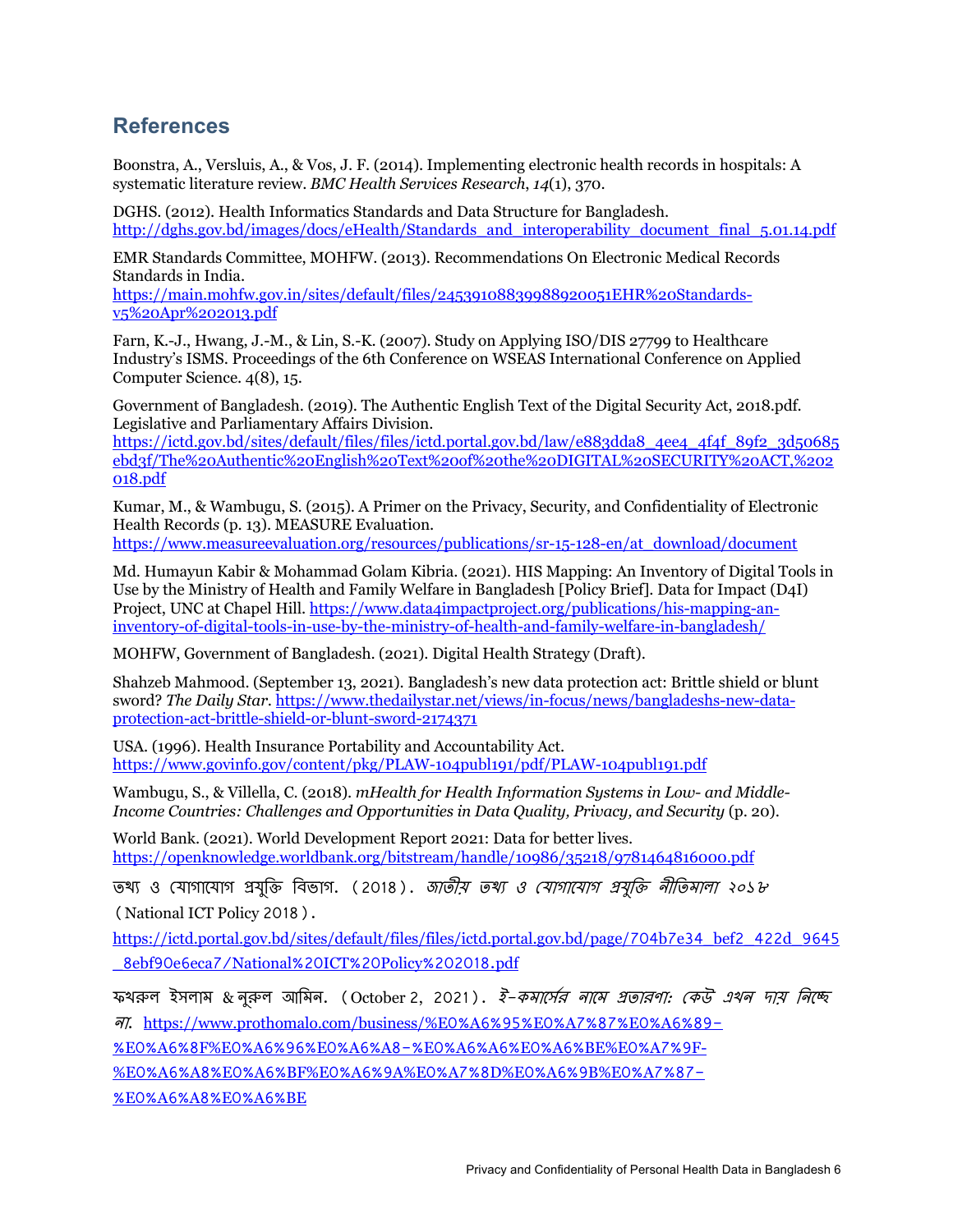# **Appendix A**

| Table 2. MOHFW HIS tools generating or having access to personal health data |  |  |  |
|------------------------------------------------------------------------------|--|--|--|
|                                                                              |  |  |  |

| SI             | <b>Tool/System</b>                                                                                                | <b>Organizations</b>                       |  |  |
|----------------|-------------------------------------------------------------------------------------------------------------------|--------------------------------------------|--|--|
| 1              | OpenSRP - PRIMA (integrated with SHR)                                                                             | <b>Community Clinics</b>                   |  |  |
| 2              | MHV app (CHCP community tracker)                                                                                  | <b>Community Clinics</b>                   |  |  |
| 3              | DHIS2 - Cervical and breast cancer surveillance system                                                            | DGHS, DGFP, NGOs, BSMMU                    |  |  |
| 4              | Adverse Drug Reaction Reporting - COVID-19 AEFI reporting system                                                  | Directorate General of Drug Administration |  |  |
| 5              | eMIS - FWA eRegister                                                                                              | Directorate General of Family Planning     |  |  |
| 6              | eMIS - Facility Systems eRegister (first-line facilities provider)                                                | Directorate General of Family Planning     |  |  |
| $\overline{7}$ | eMIS - Health and Family Planning ID printing system                                                              | Directorate General of Family Planning     |  |  |
| 8              | DHIS2 - COVID19 surveillance system                                                                               | DGHS and private sector organizations      |  |  |
| 9              | DHIS2 - Mortality (causes of death) reporting and notification                                                    | DGHS, All Hospitals (Private and Public)   |  |  |
| 10             | DHIS2 - CHCP Community tracker                                                                                    | Directorate General of Health Services     |  |  |
| 11             | DHIS2 - AEFI and VPD surveillance system                                                                          | Directorate General of Health Services     |  |  |
| 12             | DHIS2 - Maternal, Child and general patient reporting system                                                      | Directorate General of Health Services     |  |  |
| 13             | DHIS2 - Maternal and Perinatal Death Screening and Review                                                         | Directorate General of Health Services     |  |  |
| 14             | Shared Health Record (SHR)                                                                                        | Directorate General of Health Services     |  |  |
| 15             | DHIS2 - NASP reporting system including PLHIV & PMTCT                                                             | Directorate General of Health Services     |  |  |
| 16             | OpenMRS+                                                                                                          | Directorate General of Health Services     |  |  |
| 17             | Telemedicine System                                                                                               | Directorate General of Health Services     |  |  |
| 18             | eMIS - HA eRegister                                                                                               | Directorate General of Health Services     |  |  |
| 19             | eMIS - AHI eRegister                                                                                              | Directorate General of Health Services     |  |  |
| 20             | eMIS - HI eRegister                                                                                               | Directorate General of Health Services     |  |  |
| 21             | DHIS2-Immunization registry (e-Tracker)                                                                           | Directorate General of Health Services     |  |  |
| 22             | eTB Manager                                                                                                       | Directorate General of Health Services     |  |  |
| 23             | GxAlert                                                                                                           | Directorate General of Health Services     |  |  |
| 24             | Shasthyo Batain 16263: Health Call Center                                                                         | Directorate General of Health Services     |  |  |
| 25             | NCD-eMIS                                                                                                          | Directorate General of Health Services     |  |  |
| 26             | COVID-19BD                                                                                                        | Directorate General of Health Services     |  |  |
| 27             | National public COVID-19 portal of DGHS                                                                           | Directorate General of Health Services     |  |  |
| 28             | DHIS2 - HMIS System for Forcibly Displace Myanmar Nationals (FDMN)<br>(both aggregated reporting and EPI tracker) | Directorate General of Health Services     |  |  |
| 29             | DHIS2 - NCD trackers                                                                                              | Directorate General of Health Services     |  |  |